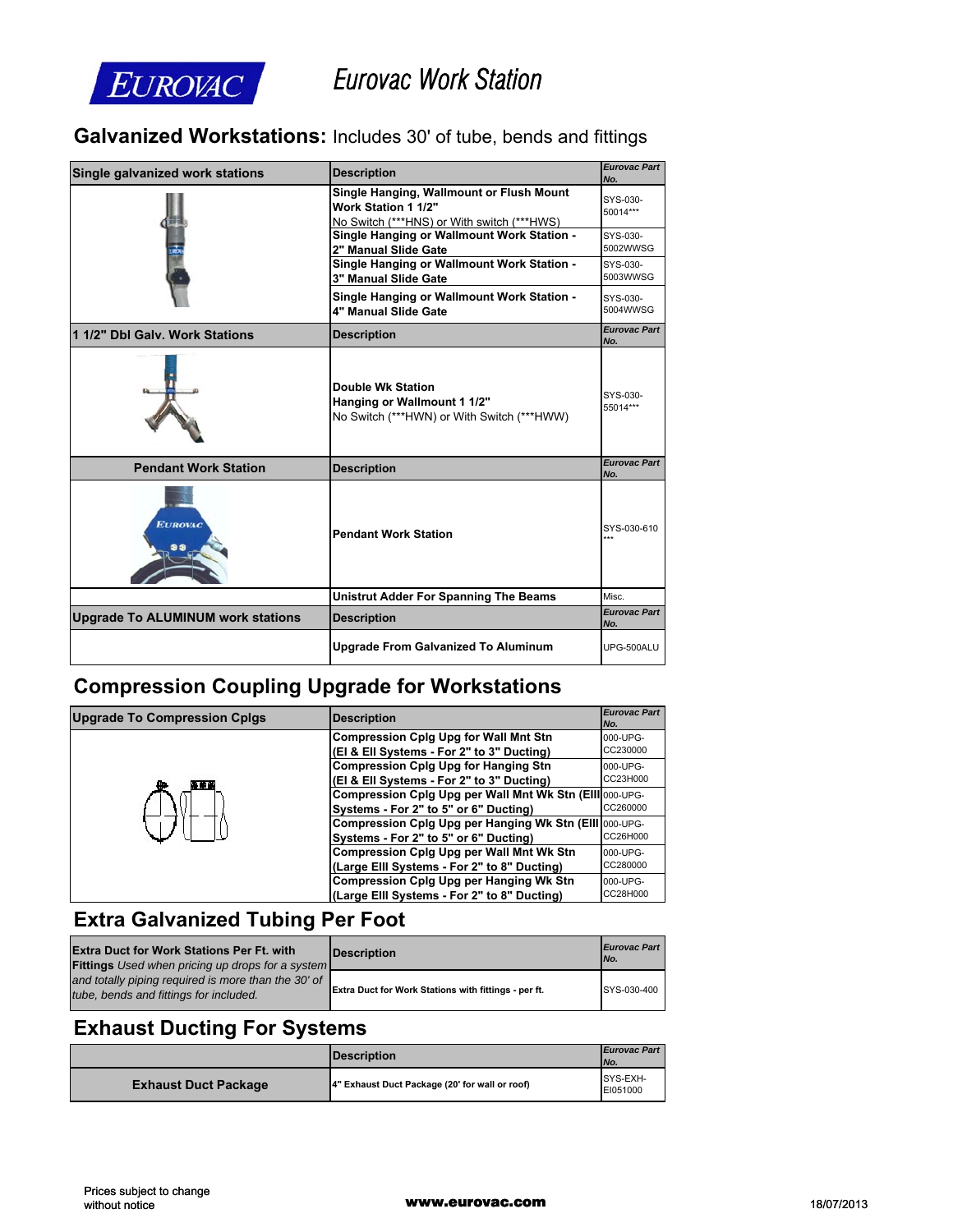#### **PVC Workstations:** Includes 30' of tube, bends and fittings

| 1 1/2" Sgl PVC Work Stations<br>(Heavy Wall) | <b>Description</b>                                                                                 | <b>Eurovac Part</b><br>No. |
|----------------------------------------------|----------------------------------------------------------------------------------------------------|----------------------------|
|                                              | Single Flushmount Office Wk Station 1 1/2"<br>With Switch (***WNS) or No switch (***WWS)           | SYS-050-<br>21114***       |
|                                              | Single Hanging or Wallmount Wk Station<br>1/2"<br>No.<br>Switch (***HNS) or With Switch (***HWS)   | SYS-050-<br>20514***       |
|                                              | Single Wallmount Work Station - 3" Slide Gate<br>(No Inlet or No Switch)                           | SYS-030-<br>50030WSG       |
| 1 1/2" Dbl PVC Work Stations                 | <b>Description</b>                                                                                 | <b>Eurovac Part</b><br>No. |
|                                              | Double PVC Wk Station<br>Hanging or Wallmount 1 1/2"<br>No Switch (***HWN) or With Switch (***HWW) | SYS-050-<br>23014***       |

### **PVC Tubing Kits:**

| 2" Thin Wall PVC Piping Kits  | 2" TW Mini Piping Kit (80' pipe, fittings & install materials)         | SYS-050-<br>41000000 |
|-------------------------------|------------------------------------------------------------------------|----------------------|
|                               | 2" TW Standard Piping Kit (104' pipe, fittings & install<br>materials) | SYS-050-<br>40000000 |
| 2" Heavy Wall PVC Piping Kits | 2" HW Std. Piping Kit (100' pipe, fittings & install materials)        | SYS-050-<br>40010000 |
| 3" Heavy Wall PVC Piping Kits | 3" HW Std. Piping Kit (60' pipe, fittings & install materials)         | SYS-050-<br>40500000 |
| <b>PVC Drop Packages</b>      | 4 Hng Drop Hard. Pkg (For 2" Mini & 3" STD Kits)                       | SYS-050-<br>4064H000 |
|                               | 4 Wall Drop Hard. Pkg (For 2" & 3" Kits)                               | SYS-050-<br>4064W000 |

## **1 1/2" Spring Return Hose Reel - Vac Only**

| 1 1/2" Spring Return Hose Reel - Vac<br>Only<br>(Hose, cuff and hose stop included) | <b>Description</b>                                                                                                                                                                                                                                            | <b>Eurovac Part</b><br>No.  |
|-------------------------------------------------------------------------------------|---------------------------------------------------------------------------------------------------------------------------------------------------------------------------------------------------------------------------------------------------------------|-----------------------------|
|                                                                                     | Vac Only Spring Return Reel<br>Includes: 25' Commercial Hose, Hose Stop & Cuff<br>. Includes: Manual Ball Valve<br>• Ceiling Mount                                                                                                                            | HOS-VAS-<br>SR152500        |
|                                                                                     | Vac Only Spring Return Reel<br>Includes: 50' Commercial Hose, Hose Stop & Cuff<br>• Includes: Manual Ball Valve<br>• Ceiling Mount                                                                                                                            | HOS-VAS-<br><b>SR1503CM</b> |
|                                                                                     | Unistrut Adder For Spanning The Beams (Based<br>on 18' to 20' ceiling height)                                                                                                                                                                                 | Misc.                       |
| <b>Spring Return Hose Reel -</b><br>Vac & Air Hose, hose stop, airline not included | <b>Description</b>                                                                                                                                                                                                                                            | <b>Eurovac Part</b><br>No.  |
|                                                                                     | Vac/Air Spring Return Reel<br>Includes: 25' Commercial Hose, Hose Stop & Cuff<br>$\bullet$ Includes: 3/8" x 25' Airline<br>• Includes: Manual Ball Valve<br>(Recommend upgrade to Pneumatic Slide Gate<br>For Additional \$330 List Price)<br>• Ceiling Mount | HOS-VAS-<br>SR12525A        |
|                                                                                     | Unistrut Adder For Spanning The Beams (Based<br>on 18' to 20' ceiling height)                                                                                                                                                                                 | Misc.                       |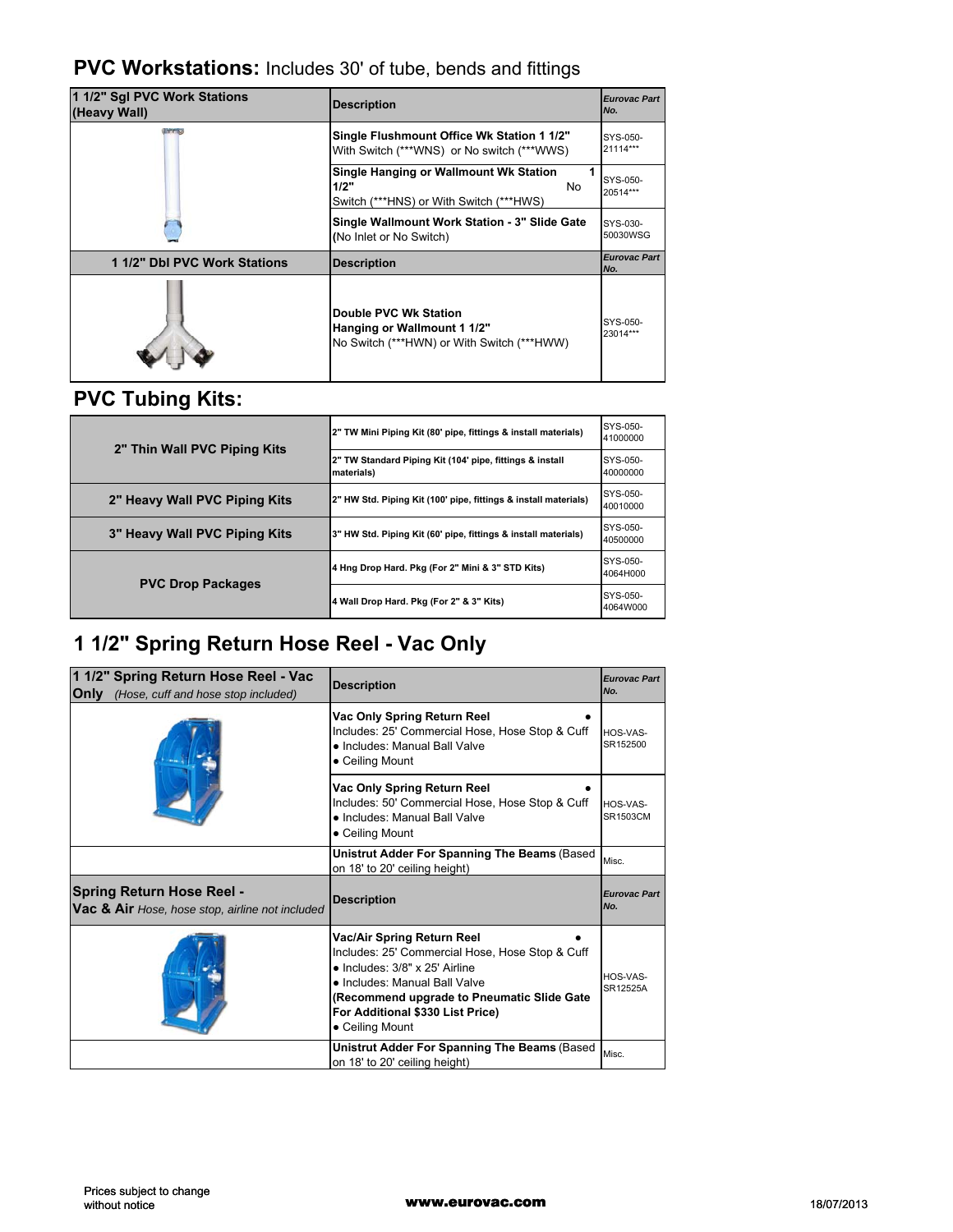| Motorized Hose Reel - Vac Only |                                                                                                                          |                             |
|--------------------------------|--------------------------------------------------------------------------------------------------------------------------|-----------------------------|
| No picture available           | Vac Only Mtzd 12V 1/2HP Reel - Ceiling Mnt - 2"<br>x 50' (Max) (Capability for remote down and spring<br>return back up) | HOS-VAS-<br><b>MR2003CM</b> |
|                                | 2" x 50' High Vac Mtzd Reel - No Hose, Adaptor<br>lor Fan                                                                | SYS-VEH-<br>RR025000        |
|                                | Unistrut Adder For Spanning The Beams (Based Misc.<br>on 18' to 20' ceiling height)                                      |                             |
| <b>Hose Stop Only</b>          | <b>Description</b>                                                                                                       | <b>Eurovac Part</b><br>INo. |

### **Boom Arm Workstations:** Pricing includes 30' of tube, bends and fit

| <b>Arms with Pendant</b>                                                                                                                                                                                                       | <b>Description</b>                          | <b>Eurovac Part</b><br>No. |
|--------------------------------------------------------------------------------------------------------------------------------------------------------------------------------------------------------------------------------|---------------------------------------------|----------------------------|
| <b>EUROVAC</b>                                                                                                                                                                                                                 | 14' Double Pivot Arm w/ Pendant             | SYS-070-100                |
|                                                                                                                                                                                                                                | 19' Double Pivot Arm w/ Pendant             | SYS-070-<br>10018000       |
| Single Pivot Arms with Double Drop & Air                                                                                                                                                                                       | <b>Description</b>                          | <b>Eurovac Part</b><br>No. |
|                                                                                                                                                                                                                                | 10' Single Pivot Arm w/ Dbl Drop & 1/2" Air | SYS-030-<br>60010000       |
|                                                                                                                                                                                                                                | 15' Single Pivot Arm w/ Dbl Drop & 1/2" Air | SYS-030-<br>6001500        |
|                                                                                                                                                                                                                                | 20' Single Pivot Arm w/ Dbl Drop & 1/2" Air | SYS-030-<br>6002000        |
|                                                                                                                                                                                                                                | 30' Single Pivot Arm w/ Dbl Drop & 1/2" Air | SYS-030-<br>6003000        |
| Double Pivot Arms with Double Drop &<br>Air                                                                                                                                                                                    | <b>Description</b>                          | <b>Eurovac Part</b><br>No. |
| and the contract of the contract of the contract of the contract of the contract of the contract of the contract of the contract of the contract of the contract of the contract of the contract of the contract of the contra | 10' Double Pivot Arm w/ Dbl Drop & 1/2" Air | SYS-030-<br>60110000       |
|                                                                                                                                                                                                                                | 15' Double Pivot Arm w/ Dbl Drop & 1/2" Air | SYS-030-<br>60115000       |
|                                                                                                                                                                                                                                | 20' Double Pivot Arm w/ Dbl Drop & 1/2" Air | SYS-030-<br>60120000       |
|                                                                                                                                                                                                                                | 30' Double Pivot Arm w/ Dbl Drop & 1/2" Air | SYS-030-<br>60130000       |

#### **Swing Arms (Arm Only):** D**oes not** include 30' of tube, bends and fittings

| <b>Boom Arms</b> | <b>Description</b>                                                                                                                                                                                                                                                                                                                                                       | <b>Eurovac Part</b><br>INo.                  |
|------------------|--------------------------------------------------------------------------------------------------------------------------------------------------------------------------------------------------------------------------------------------------------------------------------------------------------------------------------------------------------------------------|----------------------------------------------|
|                  | 2" x 5' Wall Mount High Vac Pivot Boom<br>• Primarily used for detailing applications (no air)<br>• Pivots 180 Degrees<br>• Hose & Cleaning Tool Extra<br>2" x 5' Ceiling Mount High Vac Pivot Boom<br>• Primarily used for detailing applications (no air)<br>• Pivots 360 Degrees<br>Ideal For Bays With Dividing Walls On Either Side<br>• Hose & Cleaning Tool Extra | SYS-030-<br>6002050W<br>SYS-030-<br>6002050C |
|                  | Balancer For 1 1/2" & 2" Hose                                                                                                                                                                                                                                                                                                                                            | SYS-VEH-<br>BR041007                         |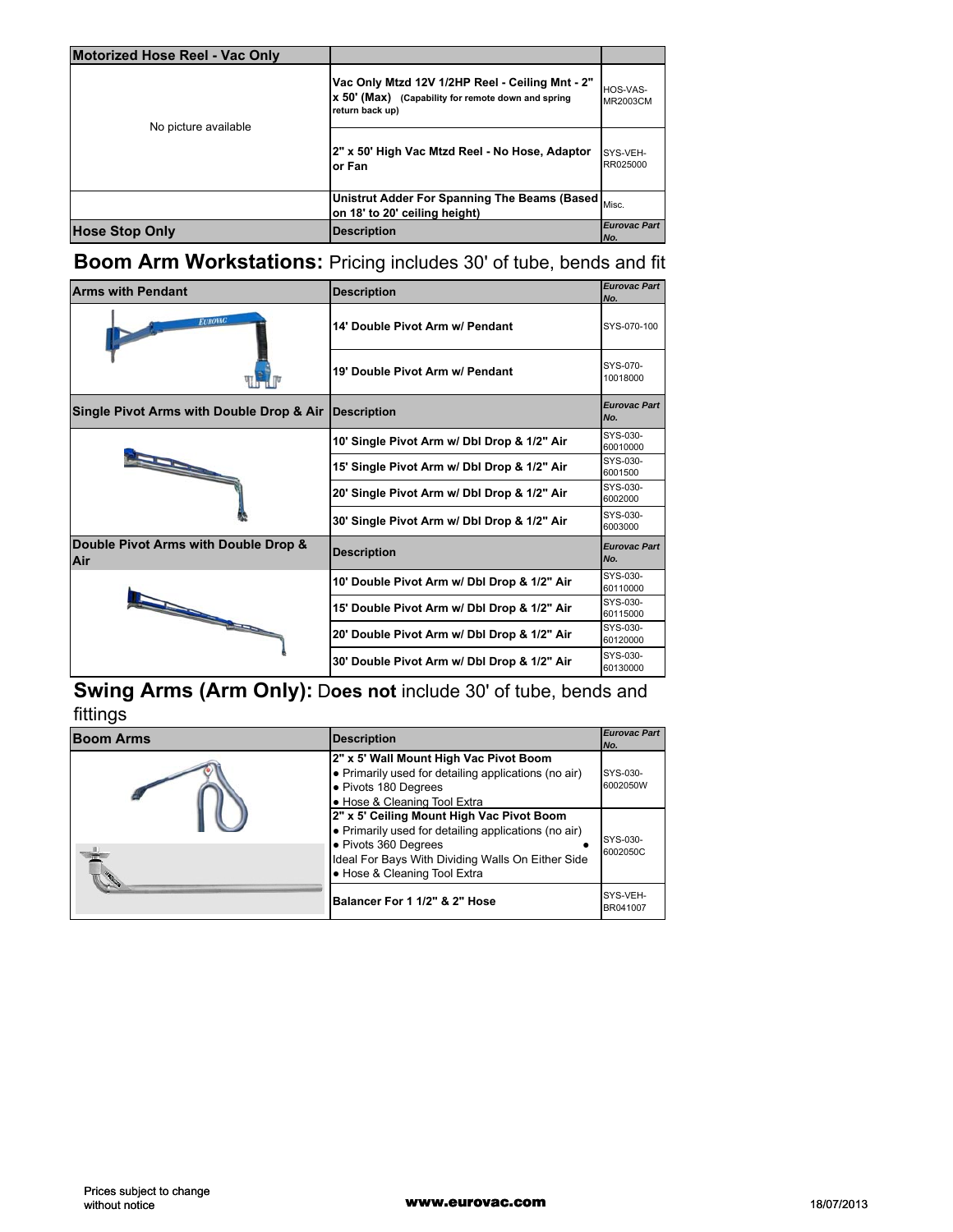| Double & Single Workstations Heads (Head Only) |  |  |  |
|------------------------------------------------|--|--|--|
|------------------------------------------------|--|--|--|

| 1 1/2" Single Workstation (Galvanized)    | <b>Description</b>                                                        | <b>Eurovac Part</b><br>No. |
|-------------------------------------------|---------------------------------------------------------------------------|----------------------------|
|                                           | Single Wall Mount Work Station Head Only<br>1/2" Inlet No Switch          | $-1-$ SYS-03H-<br>50014WNS |
|                                           | <b>Single Hanging Work Station Head Only</b><br>1/2" Inlet No Switch      | $-1$ -SYS-03H-<br>50014HNS |
|                                           | Single Wall Mount Work Station Head Only<br>1/2" Inlet With Switch        | $-1$ -SYS-03H-<br>50014WWS |
|                                           | Single Hanging Work Station Head Only<br>- 1-1/2" Inlet With Switch       | SYS-03H-<br>50014HWS       |
| 1 1/2" Double Workstation<br>(Galvanized) | <b>Description</b>                                                        | <b>Eurovac Part</b><br>No. |
|                                           | Dbl. Work Station Head Only - 1-1/2"<br>hanging/wall mount no switch      | SYS-03H-<br>55014HNS       |
|                                           | Dbl. Work Station Head Only - 1-1/2"<br>hanging/wall mount with switch    | SYS-03H-<br>55014HWS       |
| no picture available                      | Dbl. Work Station Head Only - 1-1/2" H/WM no<br>switch w/two airline bars | SYS-03H-<br>55214HNS       |
| no picture available                      | 2" Y w/Airline Hook ZC SE<br>(Raw<br>Double Workstation - NO Inlets)      | MTF-UTY-<br>CH202020       |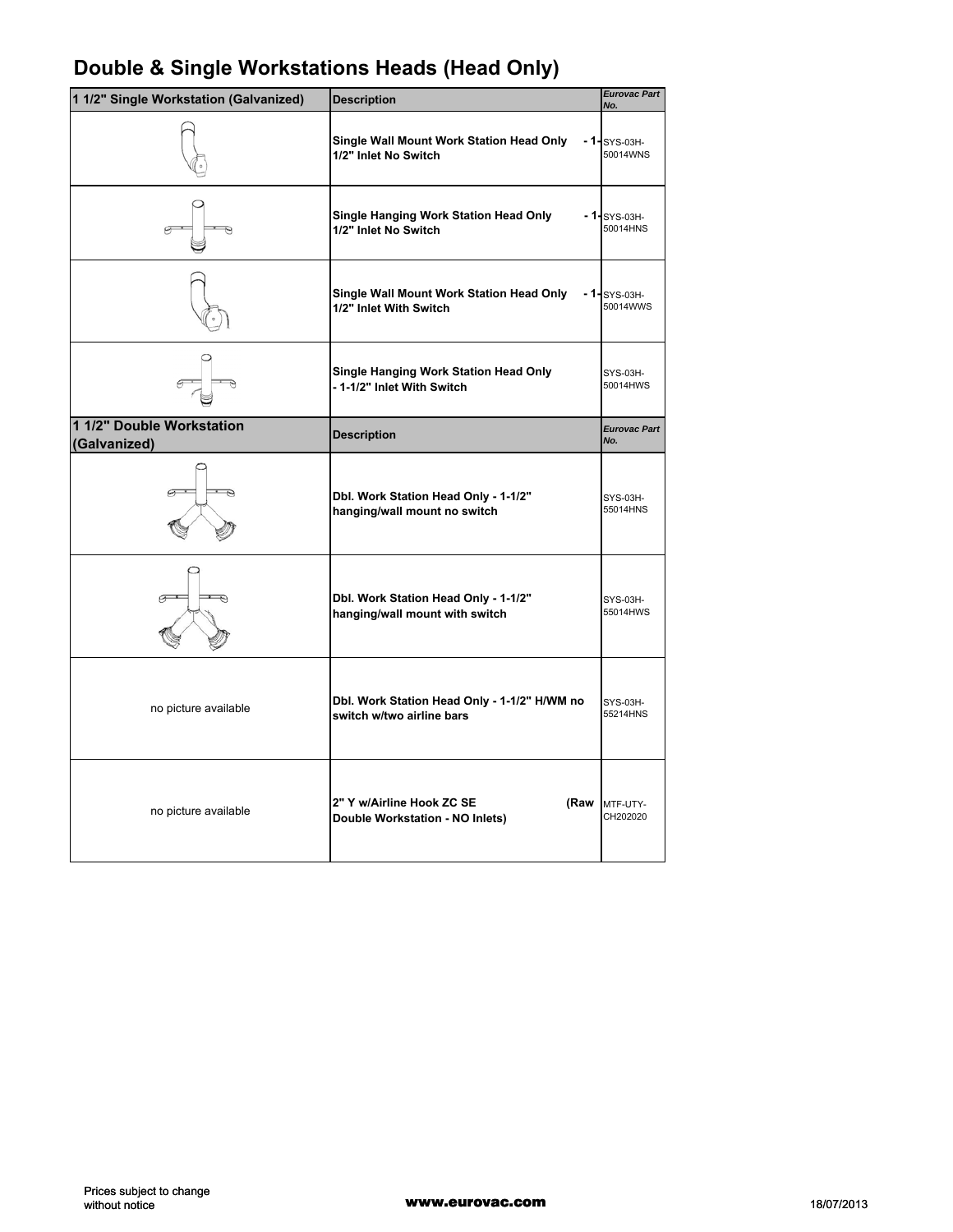| 1 1/2" PVC Single WALL MOUNT                       | <b>Description</b>                                          | <b>Eurovac Part</b>  |
|----------------------------------------------------|-------------------------------------------------------------|----------------------|
| <b>Workstations</b>                                |                                                             | No.                  |
|                                                    | Sgl PVC Wall Mount (on 45 Elbow) Head Only - 1              | SYS-050-             |
|                                                    | 1/2" Inlet With Switch                                      | 21500000             |
|                                                    | • Thin Wall PVC                                             |                      |
|                                                    | Sgl PVC Wall Mount (on 45 Elbow) Head Only - 1              | SYS-050-             |
|                                                    | 1/2" Inlet No Switch<br>• Thin Wall PVC                     | 215N0000             |
|                                                    | <b>Description</b>                                          | <b>Eurovac Part</b>  |
|                                                    | Sgl PVC Wall Mount (on 45 Elbow) Head Only - 1              |                      |
|                                                    | 1/2" Inlet With Switch                                      | SYS-050-<br>2150H000 |
|                                                    | • Heavy Wall PVC                                            |                      |
|                                                    | Sgl PVC Wall Mount (on 45 Elbow) Head Only - 1              | SYS-050-             |
|                                                    | 1/2" Inlet No Switch                                        | 215NH000             |
|                                                    | · Heavy Wall PVC<br><b>Description</b>                      | <b>Eurovac Part</b>  |
|                                                    | Sgl PVC Wall Mount (on 45 Elbow) Detail Drop -              |                      |
|                                                    | <b>No Inlet Valve</b>                                       | SYS-050-<br>20600215 |
|                                                    | Heavy Wall TO Thin Wall PVC                                 |                      |
|                                                    |                                                             |                      |
| 1 1/2" PVC Single HANGING Workstations Description |                                                             | <b>Eurovac Part</b>  |
|                                                    |                                                             | No.                  |
|                                                    | <b>Single PVC Hanging Head Only</b>                         | SYS-050-             |
|                                                    | 1 1/2" Inlet With Switch                                    | 22000000             |
|                                                    | • Thin Wall PVC                                             |                      |
|                                                    | <b>Single PVC Hanging Head Only</b>                         | SYS-050-             |
|                                                    | 1 1/2" Inlet No Switch                                      | 220N0000             |
|                                                    | • Thin Wall PVC<br><b>Description</b>                       |                      |
|                                                    | <b>Single PVC Hanging Head Only</b>                         | Eurovac Part         |
|                                                    | - 1 1/2" Inlet With Switch                                  | SYS-050-             |
|                                                    | · Heavy Wall PVC                                            | 2200H000             |
|                                                    | <b>Single PVC Hanging Head Only</b>                         | SYS-050-             |
|                                                    | 1 1/2" Inlet No Switch                                      | 220NH000             |
|                                                    | • Heavy Wall PVC                                            | <b>Eurovac Part</b>  |
|                                                    | <b>Description</b><br><b>Single PVC Hanging Detail Drop</b> |                      |
|                                                    | - No Inlet Valve                                            | SYS-050-             |
|                                                    | Heavy Wall TO Thin Wall PVC                                 | 20600210             |
| 1 1/2" Double WALL MOUNT & HANGING                 |                                                             | <b>Eurovac Part</b>  |
| <b>Workstation (PVC)</b>                           | <b>Description</b>                                          | No.                  |
|                                                    | Double PVC Hanging or Wall Head Only                        | SYS-050-             |
|                                                    | - 1 1/2" Inlet With Switch                                  | 225W0000             |
|                                                    | • Thin Wall PVC<br>Double PVC Hanging or Wall Head Only     |                      |
|                                                    | - 1 1/2" Inlet No Switch                                    | SYS-050-             |
|                                                    | • Thin Wall PVC                                             | 225N0000             |
|                                                    | <b>Description</b>                                          | Eurovac Part         |
|                                                    | Double PVC Hanging Only                                     |                      |
|                                                    | 1 1/2" Inlet With Switch                                    | SYS-050-<br>23114HWS |
|                                                    | · Heavy Wall PVC                                            |                      |
|                                                    | Double PVC Wall Mount Only                                  | SYS-050-             |
|                                                    | - 1 1/2" Inlet With Switch<br>• Heavy Wall PVC              | 23114WWS             |
|                                                    | Double PVC Hanging Head Only                                |                      |
|                                                    | - 1 1/2" Inlet No Switch                                    | SYS-050-             |
|                                                    | • Heavy Wall PVC                                            | 23114HWN             |
|                                                    | Double PVC Wall Mount Head Only                             | SYS-050-             |
|                                                    | - 1 1/2" Inlet No Switch                                    | 23114WWN             |
|                                                    | • Heavy Wall PVC                                            |                      |
|                                                    | <b>Description</b>                                          | <b>Eurovac Part</b>  |
|                                                    | Double PVC Hanging Detail Drop                              | SYS-050-             |
|                                                    | - No Inlet Valve<br>٠                                       | 22600240             |
|                                                    |                                                             |                      |
|                                                    | Heavy Wall TO Thin Wall PVC                                 |                      |
|                                                    | Double PVC Wall Mount Detail Drop<br>- No Inlet Valve       | SYS-050-             |
|                                                    | Heavy Wall TO Thin Wall PVC                                 | 22600000             |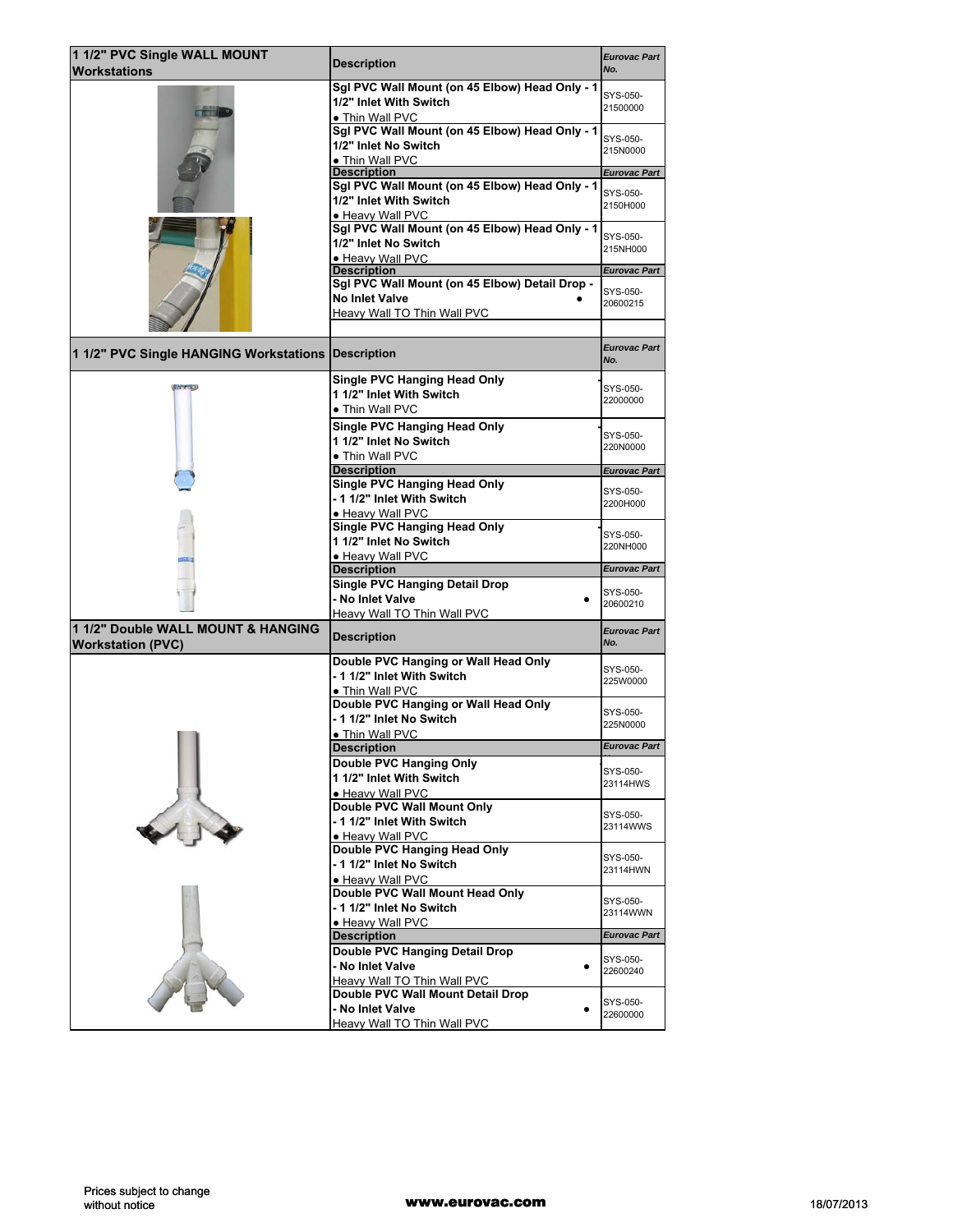| <b>PVC Interceptor - Replacement</b><br><b>Workstation "Y"</b> | Description                                                                                     | <b>Eurovac Part</b><br>INo. |
|----------------------------------------------------------------|-------------------------------------------------------------------------------------------------|-----------------------------|
|                                                                | <b>PVC Double Y Complete Ass'y For 8" PVC</b><br>Interceptor<br>. Includes internal green quide | <b>SUB-050-</b><br>PI0820DY |

## **Standard Inlets**

| 1 1/2" Standard Inlets                                            | <b>Description</b>                                                                                                         | <b>Eurovac Part</b><br>No. |
|-------------------------------------------------------------------|----------------------------------------------------------------------------------------------------------------------------|----------------------------|
|                                                                   | 1 1/2" Inlet Valve x 2"ID                                                                                                  |                            |
|                                                                   | With switch                                                                                                                | MTF-INE-<br>ZE20150S       |
|                                                                   | 1 1/2" Inlet Valve x 2"ID<br>-No switch                                                                                    | MTF-INE-<br>ZE20150N       |
| 1 1/2" x 2" Male Pipe Thread Inlet (MPT)<br><b>Valves</b>         | <b>Description</b>                                                                                                         | <b>Eurovac Part</b><br>No. |
|                                                                   | 1 1/2" x 2"MPT Inlet Valve with switch<br><b>Zinc Coated</b>                                                               | MTF-INE-<br>ZP20150S       |
|                                                                   | 1 1/2" x 2"MPT Inlet Valve no switch<br><b>Zinc Coated</b>                                                                 | MTF-INE-<br>ZP20150N       |
|                                                                   | 1 1/2" x 2"MPT Inlet Valve no switch<br><b>Stainless Steel</b>                                                             | MTF-INV-<br>SP20150N       |
| 1.8" x 2" Male Pipe Thread Inlet (MPT)<br><b>Valves with clip</b> | <b>Description</b>                                                                                                         | <b>Eurovac Part</b><br>No. |
|                                                                   | 1.8"ID x 2"MPT Inlet Valve w/clip No Switch<br>Used with:<br>• HOS-HPP-HA180000 1.8" Inlet x 1-1/2" Hose<br>Adaptor w/ring | MTF-INV-<br>ZP20180N       |
| 2" x 2" Male Pipe Thread Inlet (MPT)<br><b>Valves</b>             | <b>Description</b>                                                                                                         | <b>Eurovac Part</b><br>No. |
| о                                                                 | 2" x 2"MPT Inlet Valve with switch                                                                                         | MTF-INE-<br>ZP20200S       |
|                                                                   | Eurovac 2"ID x 2"MPT Inlet Valve no switch                                                                                 | MTF-INE-<br>ZP20200N       |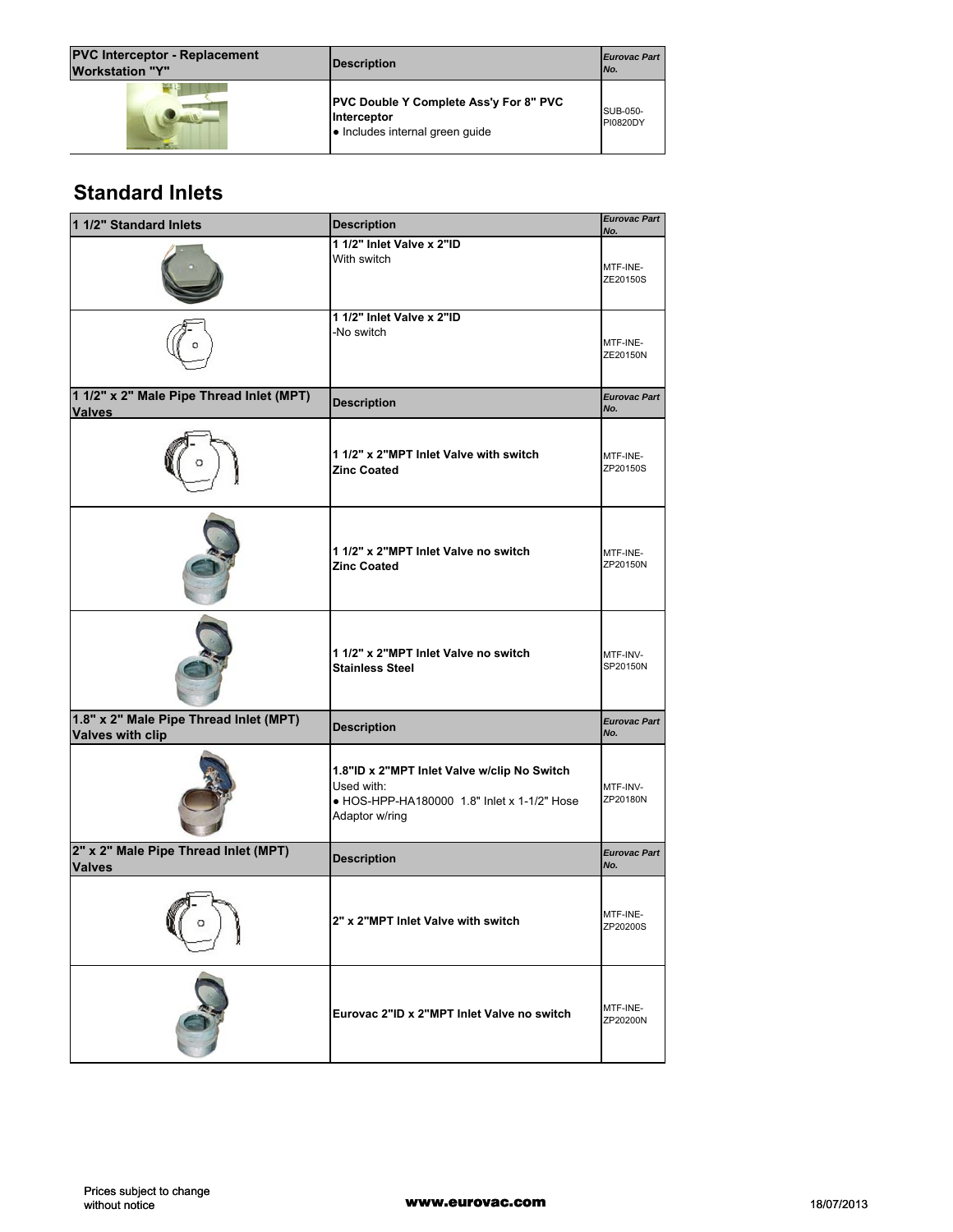| 3" Male Pipe Thread Inlet Valves | <b>Description</b>                            | <b>Eurovac Part</b><br>INo.         |
|----------------------------------|-----------------------------------------------|-------------------------------------|
| Ω                                | 3"ID x 3"MPT Inlet Valve No Switch            | MTF-INV-<br>0P30300N                |
| <b>Escutcheon Plates</b>         | <b>Description</b>                            | <b>Eurovac Part</b><br>No.          |
|                                  | Vacuum Inlet Escutcheon Plate Zinc Coated     | MTF-INV-<br>EPALLHP0                |
|                                  | Vacuum Inlet Escutcheon Plate Stainless Steel | <b>IMTF-INV-</b><br><b>EPALLHPS</b> |

### **Flush Mount Inlets**

| <b>PVC Office Inlets</b>       | <b>Description</b>                                                           | <b>Eurovac Part</b><br>No. |
|--------------------------------|------------------------------------------------------------------------------|----------------------------|
|                                | PVC Office Inlet w/ LV Switch & Flush Mnt Plate<br>(1 1/4" Hose)             | SYS-050-<br>21000000       |
| <b>Metal Office Inlets</b>     | <b>Description</b>                                                           | <b>Eurovac Part</b><br>No. |
|                                | Metal Office Inlet w/ 90 Elbow, LV Switch &<br>Flush Mnt Plate (1 1/4" Hose) | SYS-050-<br>210M0000       |
| <b>Flush Mount Shop Inlets</b> | <b>Description</b>                                                           | <b>Eurovac Part</b><br>No. |
|                                | 1-1/2"ID Galvanized Inlet w/ backing plate NS                                | SYS-050-<br>210RN000       |
|                                | 1-1/2"ID Galvanized Inlet w/ backing plate WS                                | SYS-050-<br>210RW000       |

## **Threaded Inlet Valve Wrench & Manifolds**

| <b>Threaded Inlet Valve Wrench</b> | <b>Description</b>                                                        | <b>Eurovac</b><br>Part No.  |
|------------------------------------|---------------------------------------------------------------------------|-----------------------------|
|                                    | 1-1/2"ID x 2"MPT Inlet Valve Wrench                                       | MTF-INV-<br><b>EPVW1500</b> |
| <b>Inlet Manifolds</b>             | <b>Description</b>                                                        | <b>Eurovac</b><br>Part No.  |
| no picture available               | 3" x 16"L Manifold - QTY3 1-1/2" Inlets<br>(Industrial Portable Standard) | SUB-030-<br>1303IM15        |
|                                    | 3" X 22" L Manifold - Includes QTY4 1-1/2" Inlets                         | SUB-030-<br>1304IM00        |
|                                    | 4" x 24"L Manifold - Includes QTY4 1-1/2" Inlets                          | SUB-030-<br>1404IM00        |